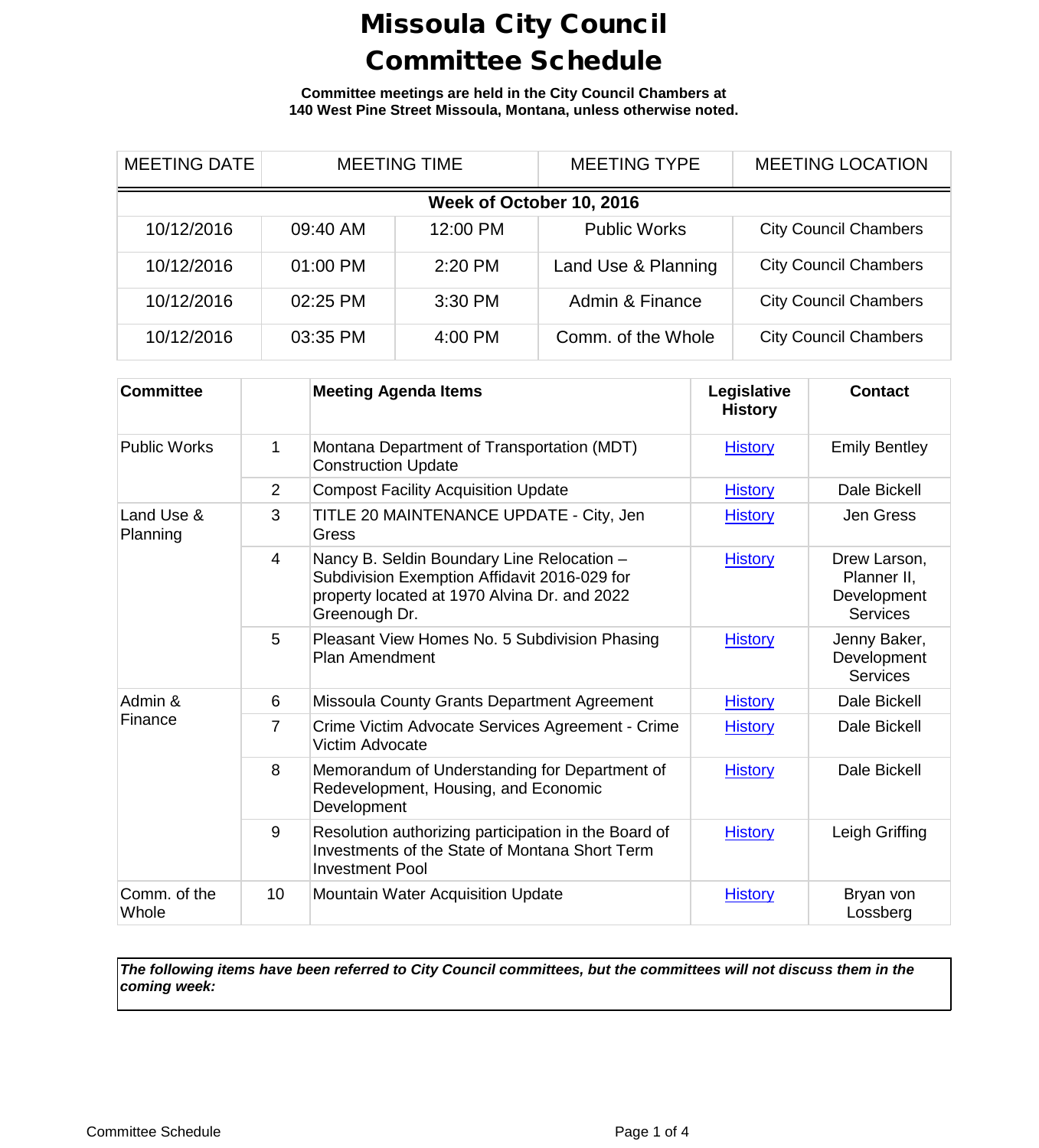**Committee meetings are held in the City Council Chambers at 140 West Pine Street Missoula, Montana, unless otherwise noted.**

| <b>Committee</b>        |                | <b>Held Meeting Agenda Items</b>                                                                                                                                                       | Legislative<br><b>History</b> | <b>Contact</b>                                                                         |
|-------------------------|----------------|----------------------------------------------------------------------------------------------------------------------------------------------------------------------------------------|-------------------------------|----------------------------------------------------------------------------------------|
| Admin &<br>Finance      | 1              | Review FY2017 - FY2021 Capital Improvement<br>Plan (Wastewater)                                                                                                                        | <b>History</b>                | Leigh Griffing                                                                         |
|                         | 2              | Discuss the creation of a new City administered<br>Property Tax Relief Fund for Individuals<br>disproportionately affected by City property tax<br>increases.                          | <b>History</b>                | Julie Armstrong                                                                        |
|                         | 3              | Jail Diversion Master Plan update                                                                                                                                                      | <b>History</b>                | <b>Emily Bentley</b>                                                                   |
| Parks &<br>Conservation | 4              | Urban Forest Management Plan Update                                                                                                                                                    | <b>History</b>                | Chris Boza                                                                             |
| Comm. of the            | 5              | Missoula Parking Commission Presentation                                                                                                                                               | <b>History</b>                | <b>Michelle Cares</b>                                                                  |
| Whole                   | 6              | Missoula Downtown Master Plan implementation<br>committee update                                                                                                                       | <b>History</b>                | Bryan von Lossberg                                                                     |
|                         | $\overline{7}$ | Missoula Chamber of Commerce Update                                                                                                                                                    | <b>History</b>                | <b>Marilyn Marler</b>                                                                  |
|                         | 8              | Legislative Services assistance to City Council                                                                                                                                        | <b>History</b>                | Marty Rehbein                                                                          |
|                         | $9\,$          | Updates from Council representatives on the Health<br>Board, Community Forum, Transportation Policy<br>Coordinating Committee, other boards and<br>commissions as necessary. (Ongoing) | <b>History</b>                | Marilyn Marler                                                                         |
|                         | 10             | <b>Broadband RFP</b>                                                                                                                                                                   | <b>History</b>                | Bryan von Lossberg                                                                     |
|                         | 11             | Review membership in Alliance for Innovation                                                                                                                                           | <b>History</b>                | Marty Rehbein, City<br><b>Clerk</b>                                                    |
|                         | 12             | <b>Hotel Fox Update Presentation</b>                                                                                                                                                   | <b>History</b>                | Chris Behan                                                                            |
|                         | 13             | Joint meeting with the Board of County<br>Commissioners regarding Missoula County<br>Fairgrounds planning activities and development                                                   | <b>History</b>                | John DiBari &<br><b>Marilyn Marler</b>                                                 |
| Land Use &<br>Planning  | 14             | Architectural Design Standards/Guidelines                                                                                                                                              | <b>History</b>                | Laval Means,<br>Development<br><b>Services</b>                                         |
|                         | 15             | <b>MOR Housing Report</b>                                                                                                                                                              | <b>History</b>                | <b>Emily Bentley</b>                                                                   |
|                         | 16             | Presentation on Missoula Mercantile Building/New<br>Mixed-Use Project                                                                                                                  | <b>History</b>                | <b>Emily Bentley</b>                                                                   |
|                         | 17             | MCPB update to the LUP committee                                                                                                                                                       | <b>History</b>                | John DiBari                                                                            |
|                         | 18             | Planning Division Work Plan                                                                                                                                                            | <b>History</b>                | Laval Means,<br><b>Planning Division</b><br>Manager,<br>Development<br><b>Services</b> |
|                         | 19             | Development Services LU&P Related Boards                                                                                                                                               | <b>History</b>                | Michelle Cares                                                                         |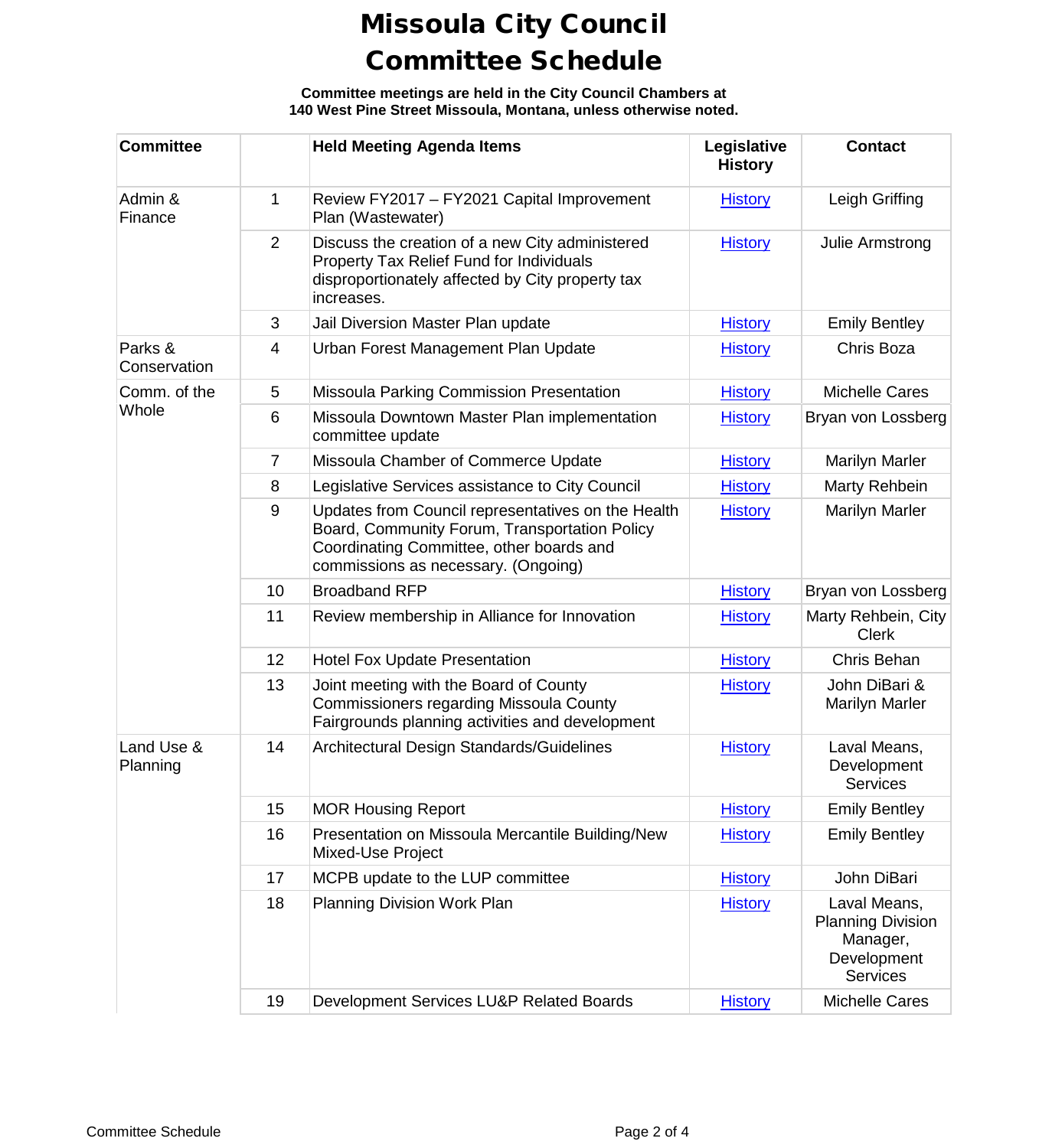**Committee meetings are held in the City Council Chambers at 140 West Pine Street Missoula, Montana, unless otherwise noted.**

|                         | 20 | Brooks Street Community Visioning with New<br><b>Mobility West</b>                                                                                                  | <b>History</b> | John DiBari and<br><b>Emily Bentley</b>                               |
|-------------------------|----|---------------------------------------------------------------------------------------------------------------------------------------------------------------------|----------------|-----------------------------------------------------------------------|
|                         | 21 | Annexation, (see separate list at City Clerk's Office<br>for pending annexations) (Ongoing in committee)                                                            | <b>History</b> | Marty Rehbein                                                         |
|                         | 22 | Adopt broadband standards for the City of Missoula                                                                                                                  | <b>History</b> | Brian von Lossberg                                                    |
|                         | 23 | Adopt new floodplain ordinance                                                                                                                                      | <b>History</b> | <b>Wade Humphries</b>                                                 |
| Pub. Safety &<br>Health | 24 | Update from Missoula City-County Relationship<br><b>Violence Services</b>                                                                                           | <b>History</b> | Jon Wilkins                                                           |
|                         | 25 | <b>Amend City Smoking Ordinance</b>                                                                                                                                 | <b>History</b> | <b>Health Department</b>                                              |
|                         | 26 | Fire Department update.                                                                                                                                             | <b>History</b> | Jason Diehl                                                           |
|                         | 27 | Health Department update.                                                                                                                                           | <b>History</b> | Ellen Leahy                                                           |
|                         | 28 | Missoula City/County Animal Control Update                                                                                                                          | <b>History</b> | Jeff Darrah                                                           |
|                         | 29 | Fire Department update.                                                                                                                                             | <b>History</b> | Jason Diehl                                                           |
|                         | 30 | Safety aspects of management of the urban deer<br>population in the city of Missoula.                                                                               | <b>History</b> | Jon Wilkins                                                           |
|                         | 31 | Crime Victim Advocate Office Update                                                                                                                                 | <b>History</b> | <b>Jon Wilkins</b>                                                    |
|                         | 32 | Police Department update.                                                                                                                                           | <b>History</b> | Mike Brady                                                            |
|                         | 33 | Missoula Aging Services, Initiatives and Services<br>Update - Susan Kohler                                                                                          | <b>History</b> | Jon Wilkins                                                           |
| <b>Public Works</b>     | 34 | Ordinance Creating the Water Utility, Adopting Rules<br>and Regulations and Adopting the Current Mountain<br><b>Water Fee Structure</b>                             | <b>History</b> | John Wilson,<br><b>Director of Public</b><br><b>Works</b>             |
|                         | 35 | <b>Federal and State Stormwater Regulations</b>                                                                                                                     | <b>History</b> | John Wilson                                                           |
|                         | 36 | Update to Ordinance 12.22 Parking Facility<br>Maintenance                                                                                                           | <b>History</b> | Doug Harby                                                            |
|                         | 37 | Possible Transportation Impact Fees from School<br>Projects                                                                                                         | <b>History</b> | <b>Marilyn Marler</b>                                                 |
|                         | 38 | Discuss Missoula County Local Option Fuel Tax                                                                                                                       | <b>History</b> | Jessica Morris,<br>AICP,<br>Transportation<br><b>Planning Manager</b> |
|                         | 39 | Update Parking Facility ordinance relating to the<br>Americans With Disabilities Act.                                                                               | <b>History</b> | <b>Michelle Cares</b>                                                 |
|                         | 40 | Joint Trenching Agreement between utilities and City<br>of Missoula                                                                                                 | <b>History</b> | Bryan von Lossberg                                                    |
|                         | 41 | Sidewalk dining discussion Thomas Meagher Bar<br>located at 130 West Pine (The request for an<br>encroachment permit was tabled in committee:<br>December 16, 2015) | <b>History</b> | <b>Marilyn Marler</b>                                                 |